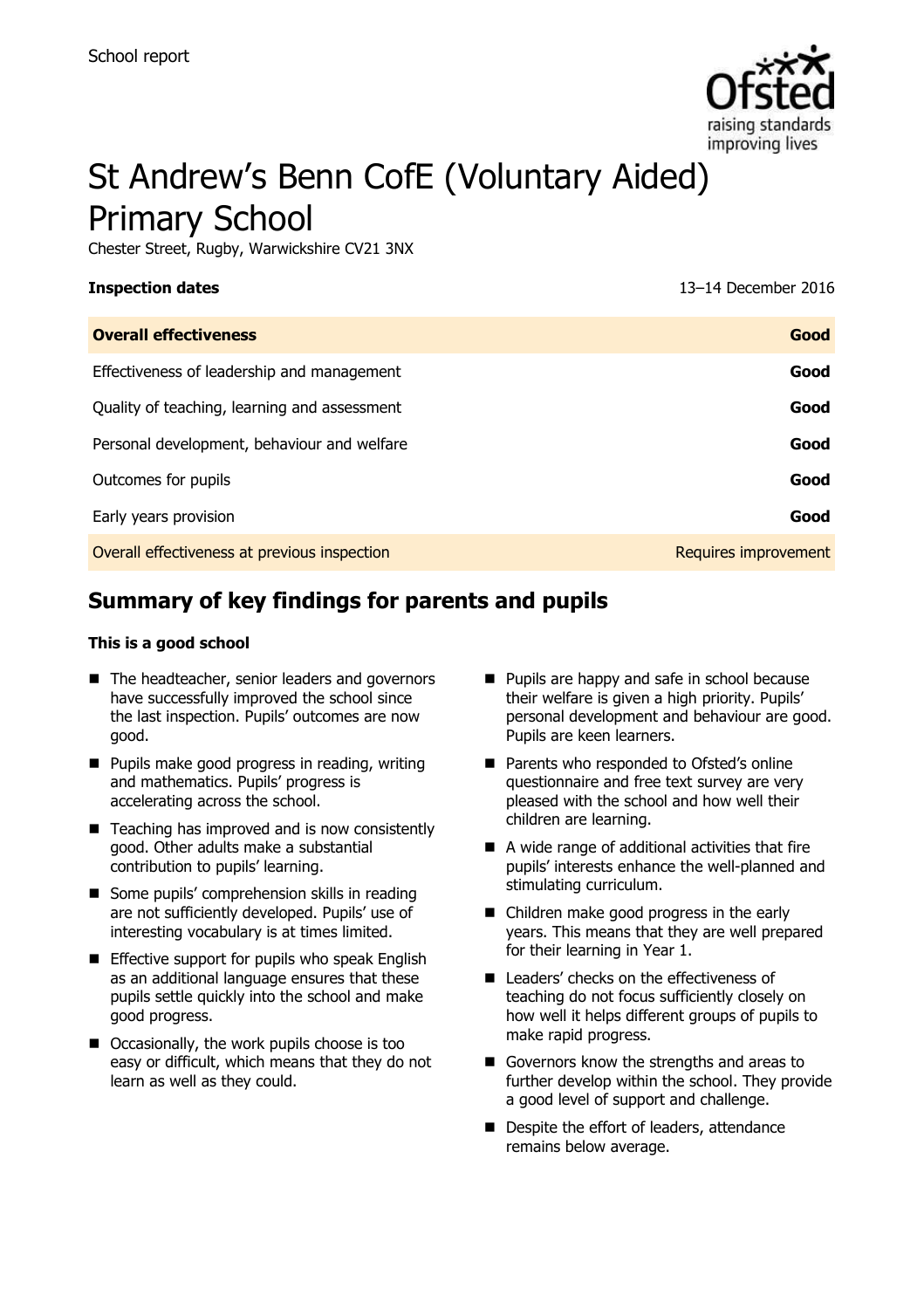

# **Full report**

### **What does the school need to do to improve further?**

- **IMPROVE the quality of teaching, learning and assessment further to secure consistently** rapid rates of progress for all pupils by:
	- ensuring that teachers support pupils to choose work at the right level of difficulty for their individual learning needs
	- encouraging wider reading to develop pupils' comprehension skills and developing pupils' use of interesting vocabulary when writing
	- monitoring teaching with a closer focus on the progress made by different groups of pupils.
- Improve the attendance to average so that pupils benefit from the education at the school.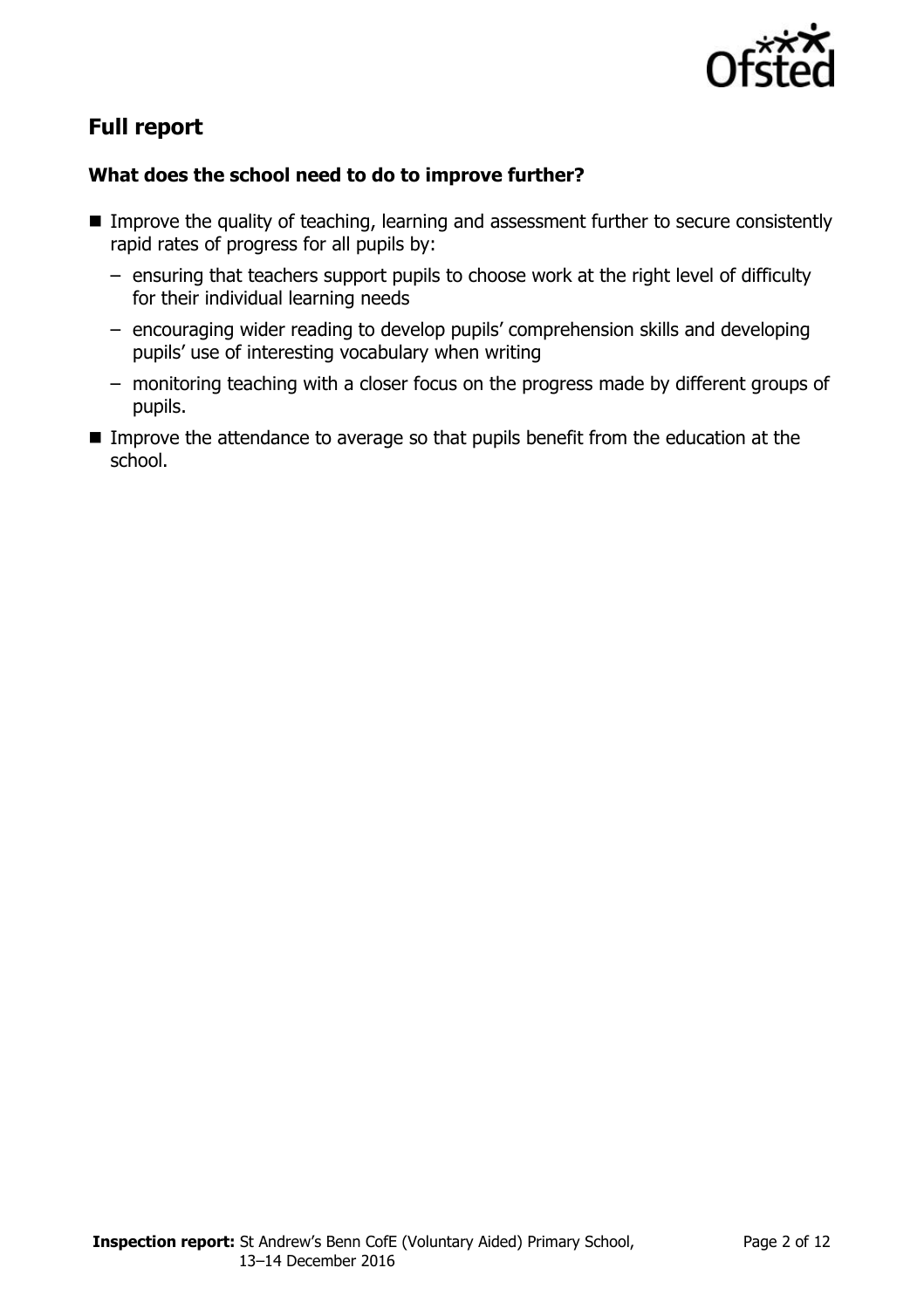

## **Inspection judgements**

#### **Effectiveness of leadership and management Good**

- The headteacher's ambition to ensure that all pupils achieve their best is shared by staff and governors. All share a determination to build further on the improvements. She has created a culture of high expectations where teaching and good behaviour flourish. As a result, outcomes have improved and are good.
- Parents agree that staff strive to bring out the best in pupils. Their views are summed up in a typical comment: 'The dedication of staff to their work is abundantly clear, as is the strong leadership of the headteacher whose passion, commitment and positivity set the tone for the entire school.'
- Leaders at all levels have been coached well in how to use performance information to improve pupils' progress and attainment in each year group. They use this information effectively to identify any underachievement and provide support, so that pupils quickly catch up with their classmates and perform equally well.
- The headteacher and leaders make good use of information from regular checks on teaching and learning to develop teachers' skills and improve teaching. Targets set for teachers are closely linked to pupils' achievement and this shows that their skills have improved. Leaders' monitoring of teaching sometimes does not sufficiently record the impact of teaching on the progress made by different groups of pupils. As a result, this limits feedback on teaching to further improve any particular group's progress.
- **Pupils follow a broad and balanced curriculum and through interesting topics such as** 'Around the world in 80 days' and 'Anglo-Saxons and Vikings' they study design, art, science and humanities subjects. Educational visits to the Planetarium and the Botanical Gardens enhance pupils' experiences further. Pupils greatly enjoy a wide range of extra-curricular activities. They include French, music, gardening and cookery. These activities nurture pupils' interests and develop their skills well.
- The school has identified the potential barriers affecting the achievement of disadvantaged pupils. Leaders use the pupil premium funding wisely to raise aspirations of disadvantaged pupils, provide academic support and ensure that they have access to a wide range of experiences and opportunities such as trips and visits. As a result, they are progressing well in their learning, and differences between their achievement and that of other pupils nationally have diminished.
- The school uses its physical education (PE) and sport funding effectively to ensure that pupils learn and take part in a wide range of sports. This has provided them with more opportunities to participate in competitive sport such as gymnastics and football. Sports coaches work alongside staff to extend their skills and organise after-school sports like fencing and archery. This has resulted in a third more pupils participating in sports, with pupils developing healthier lifestyles and improved physical well-being.
- The work of the recently appointed special educational needs coordinator is successful in ensuring that the needs of pupils who have special educational needs and/or disabilities are met and that they are well supported. As a result, nearly all these pupils now make good progress from their starting points.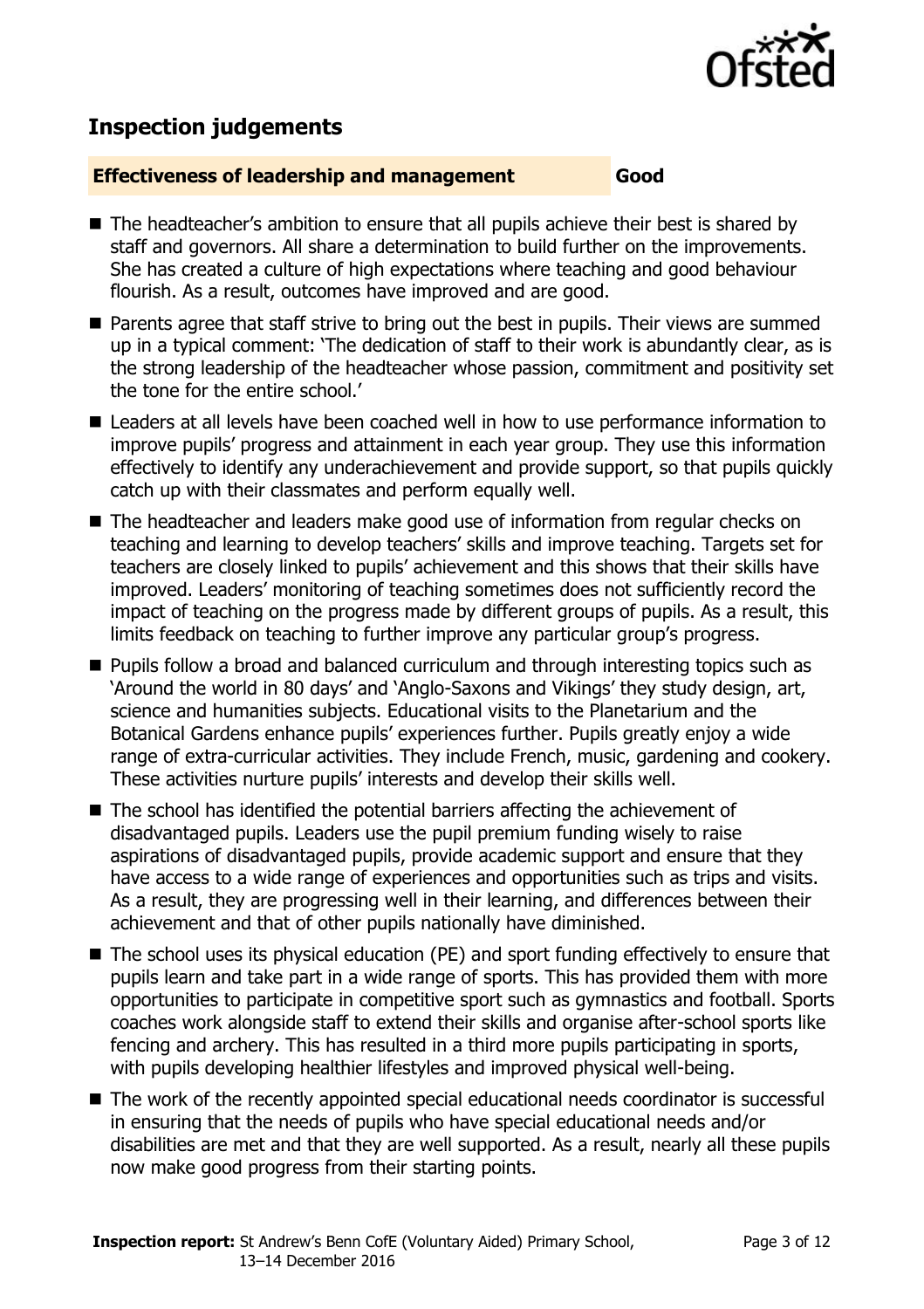

- The school promotes pupils' spiritual, moral, social and cultural development successfully. This means that the school is a calm, orderly environment where pupils with different backgrounds and from different cultures mix happily together. Pupils learn about different world religions, such as Sikhism and Islam, and are encouraged to reflect on them.
- **Pupils have a good appreciation of British values and participate in various national** celebration and commemoration events linked to, for example, the first world war and the Royal Family. Pupils are tolerant, understand their rights and responsibilities and put democratic principles into practice when they apply for various positions of responsibility in school. As a consequence, pupils are being well prepared for life in modern Britain.
- $\blacksquare$  The school has a highly productive relationship with the local authority. Termly meetings with the local authority have provided effective support in monitoring and challenging the school, so that the quality of teaching increased and improved pupil outcomes.

#### **Governance of the school**

- The governing body is effective in supporting and challenging leaders to ensure that the school provides a good quality of education for pupils. Governors have an accurate understanding of the school's strengths and the areas where it can improve further.
- Governors have a clear understanding of pupils' progress, including that of different groups. They undertake a wide range of well-planned visits to the school to gain firsthand views of its work and diligently review the performance reports provided by school leaders. Link governors meet regularly with subject and other leaders to check on specific aspects of the school's work and report back their findings in detail to the full governing body.
- Governors know about the quality of teaching. They ensure that leaders take action in the event that any teaching is weak. Governors assess their own training needs to get the best balance of skills to help the school.
- The governing body manages the school's finances well. Governors ensure that senior leaders check the impact of additional funding the school receives such as the pupil premium, primary sports funding and money for pupils who have special educational needs and/or disabilities.

### **Safeguarding**

■ The arrangements for safeguarding are effective. The headteacher has ensured that all staff and governors have read and acted upon the latest guidance on keeping children safe and on the dangers of child sexual exploitation. Records are detailed and leaders take prompt action, including referring to social services where necessary. There is a very tangible sense of a strong safeguarding culture, which is evidenced by the level of care that staff demonstrate towards pupils and the clear trust that pupils have in the adults who look after them. Parents are confident in the safety of their children at school and value the effective channels of communication that the school provides.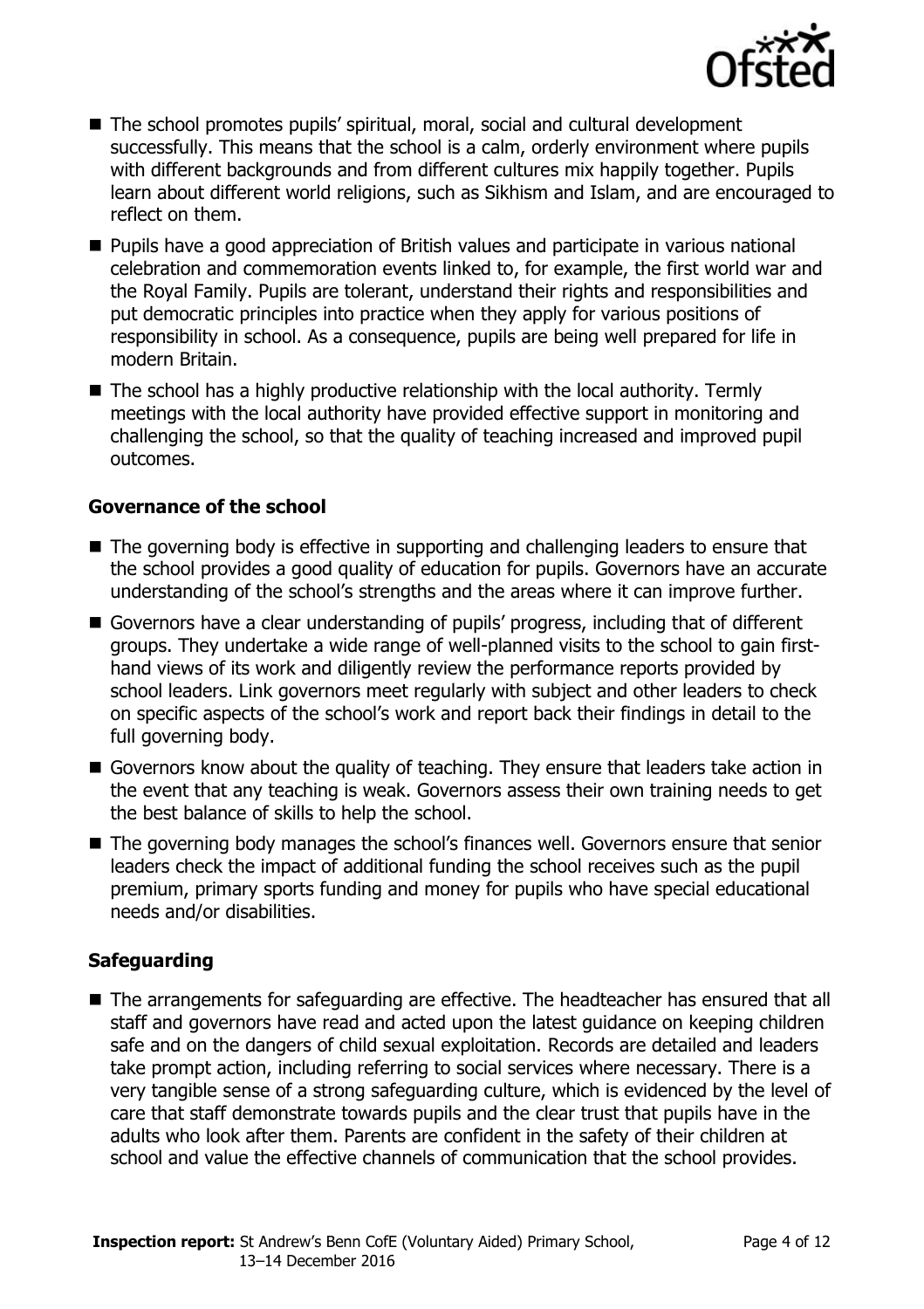

#### **Quality of teaching, learning and assessment Good**

- Teaching is now consistently good in all age groups. This is because the headteacher and leaders have improved teaching practice across the school. As a result, increasing proportions of pupils are now making good progress in reading, writing and mathematics.
- Teachers are effectively extending pupils' ability to reason and deepen their learning in mathematics. For example, key stage 1 pupils were given the task of describing to their working partner what 'to halve' means. They made good progress using correct mathematical language, explaining the method they would use 'to halve' and the reasoning behind their choice.
- Teachers ensure that pupils develop their skills in writing in different styles and for different purposes well. Teachers provide interesting writing topics. For instance, in a key stage 2 lesson, after watching videos of winter storms, pupils used imaginative language to express the winter scene, like 'The little twigs are frostbitten fingers.' However, in some lessons, pupils' use of interesting vocabulary is less well developed.
- The teaching of phonics has been strengthened. Younger pupils used their phonics knowledge to read unfamiliar words effectively to an inspector. They enjoy reading stories such as 'The Greedy Giant' and non-fiction books from an early age. Older pupils enthusiastically talk about the books of their favourite authors, like Jacqueline Wilson and Roald Dahl. However, some pupils' comprehension skills lag behind. This is mainly because they do not read widely. The school tries hard to encourage this, working with families.
- Teachers have imaginative approaches to help pupils learn. For example, in a key stage 2 history lesson, pupils learned about the British Celtic Iceni tribe. They did this by researching the life of Queen Boudicca and writing an account of her life. Pupils therefore found out her leading role in the uprising against the occupying forces of the Roman Empire and were able to explain why she became famous.
- Teachers and teaching assistants make good use of precise questions to extend pupils' learning. Teaching assistants make a valuable contribution to pupils' progress. For example, they provide effective support for those pupils who join the school throughout the year, helping them to settle in quickly and catch up with other pupils.
- Teachers apply the school's marking policy consistently. Pupils appreciate the guidance they are given about the strengths and the areas they need to develop in their work. Pupils get regular opportunities to check the quality of their own work and that of their classmates.
- Sometimes, pupils choose the work that is not at the right level for their starting points. Consequently, pupils' learning and progress slow down because the work is too easy or too hard for them.

#### **Personal development, behaviour and welfare Good**

#### **Personal development and welfare**

■ The school's work to promote pupils' personal development and welfare is good. Pupils

**Inspection report:** St Andrew's Benn CofE (Voluntary Aided) Primary School, 13–14 December 2016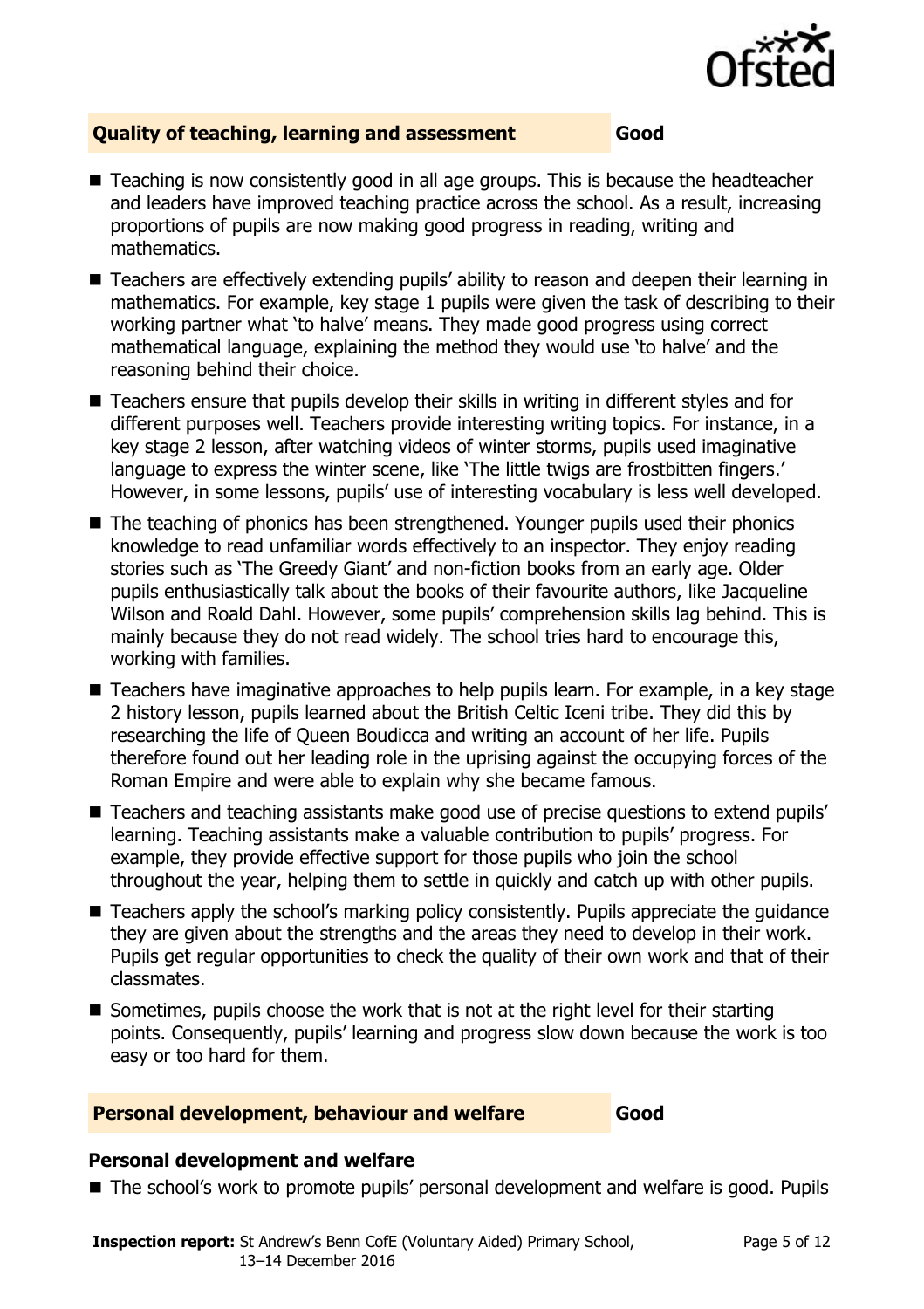

are confident learners, are well equipped for their lessons and settle quickly to their work. Nearly all books are neat and tidy.

- **Pupils have good opportunities to take on extra responsibilities, for example as** 'buddies' for younger pupils or as 'play leaders', organising activities at play and lunchtimes. The 'health ambassadors' advise other pupils on healthy eating and work alongside the school cooks to ensure that the dinner menu includes more vegetables and salads.
- **Pupils have good social skills and strong moral values. This is because they have** frequent opportunities to work together in lessons and they develop good levels of mutual respect as a result.
- **Pupils learn to take responsibility and consider their role in society. They help others by** raising funds for charities, such as Red Nose Day and Children in Need. These events often involve making and selling items, which helps them to learn about the value of money.
- **Pupils have a good understanding of how to keep themselves safe such as when** cycling and on roads and railway safety. They also have a good understanding of the dangers posed by the misuse of the internet.
- Pupils have a good understanding of the different forms bullying can take, including those relating to race and gender. They say that it is rare, but if they ever have any concerns there is always an adult on hand to help them.
- $\blacksquare$  The breakfast club gets the pupils that attend off to a good start, and pupils say that they enjoy the wide range of indoor activities offered to them. Pupils are well cared for in the out-of-school club as they relax, play games and complete homework tasks.

### **Behaviour**

- The behaviour of pupils is good. Pupils are polite and well mannered. In assembly, they listen attentively and participate well in singing hymns without the need for prompting by adults. Nearly all of the parents who completed the Ofsted survey, Parent View, said that behaviour was good.
- **Pupils' behaviour in lessons is good. They are keen to learn and concentrate well.** Pupils enjoy helping each other when working together on tasks and activities. They rise well to challenge and persevere even when they are finding it difficult. On a few occasions, a small number of pupils can become distracted when the work set is not hard enough.
- The school keeps thorough records of any incidents of poor behaviour. These show the effectiveness of the procedures for improving behaviour. Records of individual pupils reveal a significant reduction in poor behaviour over time.
- School leaders have been successful in their efforts to reduce persistent absence. However, overall attendance remains below average despite the efforts made by school leaders to ensure that pupils come to school every day.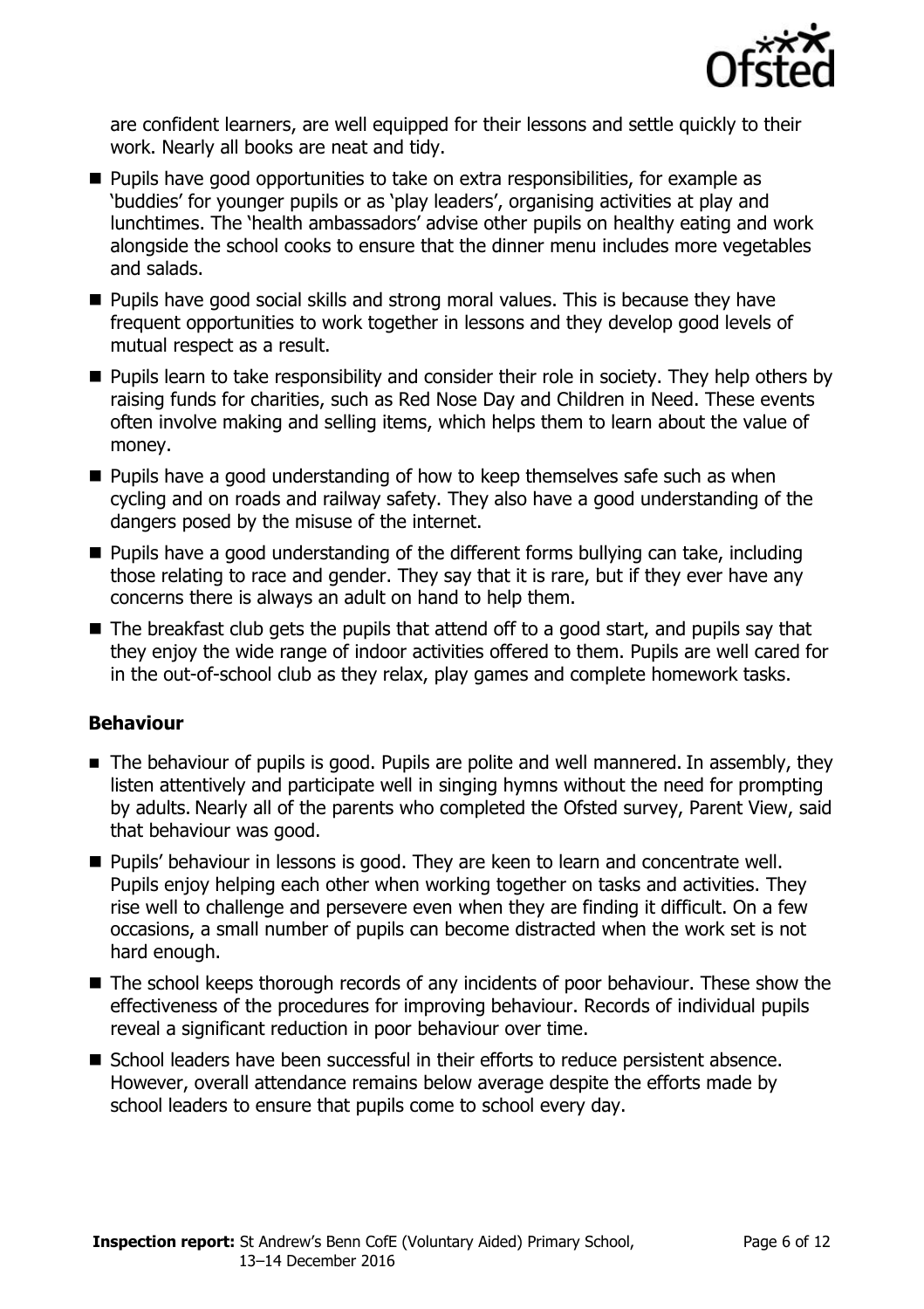

#### **Outcomes for pupils Good**

- Most pupils are making good progress, and standards of work have been improving since the previous inspection. Books and information about pupils currently in the school show that the large majority are working at the expected standards in reading, writing and mathematics. An increasing number of pupils are working at, or moving towards, the higher standards, preparing them well for secondary school.
- In 2016, the majority of Year 6 pupils made better progress in writing and similar progress from their starting points in mathematics compared with other pupils nationally. Their progress in reading was not quite as good as it should have been, mainly for middle-ability pupils. The combined attainment of pupils in reading, writing and mathematics was below other pupils nationally. However, this was because the majority of these pupils had below-expected starting points when they entered key stage 2. All of the most able pupils attained the expected standards for their starting points and half attained even higher standards. The 2016 test results show that Year 2 pupils made good progress from their starting points.
- A successful focus on the teaching of mathematics has accelerated pupils' progress rapidly in this subject. Pupils have a good understanding of mathematical operations and apply them well in solving practical problems.
- Standards in the quality of pupils' writing have improved and pupils are making good progress across the school. Pupils are learning to write confidently in a range of formal and informal contexts, and for different purposes and contexts. Grammar, punctuation and spelling are being developed well.
- $\blacksquare$  By the time pupils repeat the phonics check in Year 2, nearly all catch up with the national standards. This is because pupils, particularly those who speak English as an additional language, are given very effective support to reach the expected standard. Pupils have improved their reading skills as a result of the guided daily reading activities and the school's recent efforts to encourage pupils to take more of an interest in reading for pleasure.
- In history, pupils learn about the cultures and important events in a wide range of countries and historical events. In science, pupils learn to conduct different investigations with increasing independence. They understand the need for a fair test and to make sensible predictions, measure accurately and draw appropriate conclusions.
- The progress of disadvantaged pupils is carefully tracked, and additional targeted help is provided if they fall behind in their learning. Almost all are making good progress across the school because they are attempting harder work and succeeding. Consequently, differences in attainment and progress between groups have diminished or are closing swiftly between these pupils and others nationally.
- The most able pupils, including the disadvantaged most able, are typically presented with work that requires them to think carefully about their learning and demonstrate their mastery of both mathematics and the English language. The books show that from their starting points the progress of most-able pupils is similar or better than other pupils with the same starting points nationally.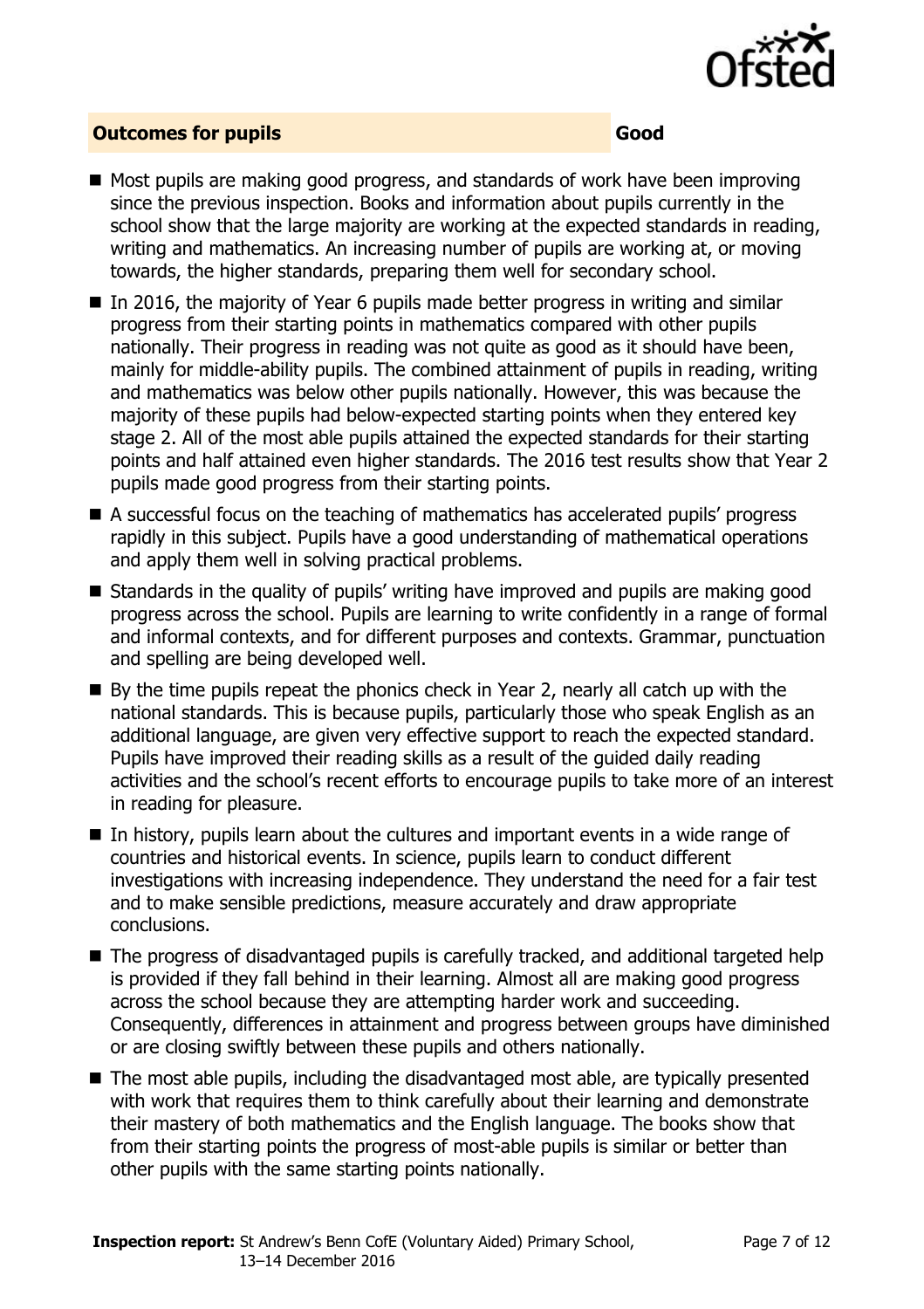

■ Pupils who have special educational needs and/or disabilities are benefiting from the early identification of their individual needs and the extra help that is given quickly. As a result, these pupils now make rapid progress from their starting points. Effective targeted support ensures that pupils who speak English as an additional language quickly develop their language skills and learn well.

#### **Early years provision Good Good**

- Leaders have improved provision since the previous inspection and it is now good. Working well together, the early years leader and teachers develop children's sense of wonder and curiosity about the world around them and ensure that they develop in a caring and stimulating environment.
- The majority of children join the school with skills and knowledge typically below that for their age, especially in their communication and language skills. By the end of Reception, children, including disadvantaged children, have made good progress from their starting points across all areas of learning and a majority reach a good level of development. Children are well prepared for Year 1.
- The early years leader has established effective links with parents and pre-schools. As a result, children settle quickly into the Nursery and Reception settings and grow in confidence and independence. Adults have high expectations of children, including of their behaviour, in nurturing environments. Consequently, children behave well and learn to share when playing together.
- Learning is well structured. Children are carefully assessed in Nursery and Reception and provided with learning activities which take account of their interests and needs, mindful of the weak language and communication skills that some have when they start school. Children are busy; their play is imaginative. One child took time to explain to an inspector the ingredients he used in the outdoor area to make a potion that brought toys alive. Children sustain their interest in activities because learning is well planned.
- The development of children's reading skills, particularly phonics, is given good attention. For example, an adult encouraged a child to use the letters to sound out and spell correctly 'dog', 'cat' and 'pig'. Children make good gains in working with number and solving basic problems. They were able to count up to 10 the number of baubles that went on the Christmas tree. With good guidance and direction from adults, they make good progress in early writing skills. On occasions, tasks given to children are not sufficiently demanding to challenge them to make even more progress.
- Staff are vigilant at all times to ensure that any concerns are addressed quickly. Children are happy, safe and well cared for in the settings. Staff receive good-quality training in all aspects of keeping children safe, including child protection and paediatric first aid.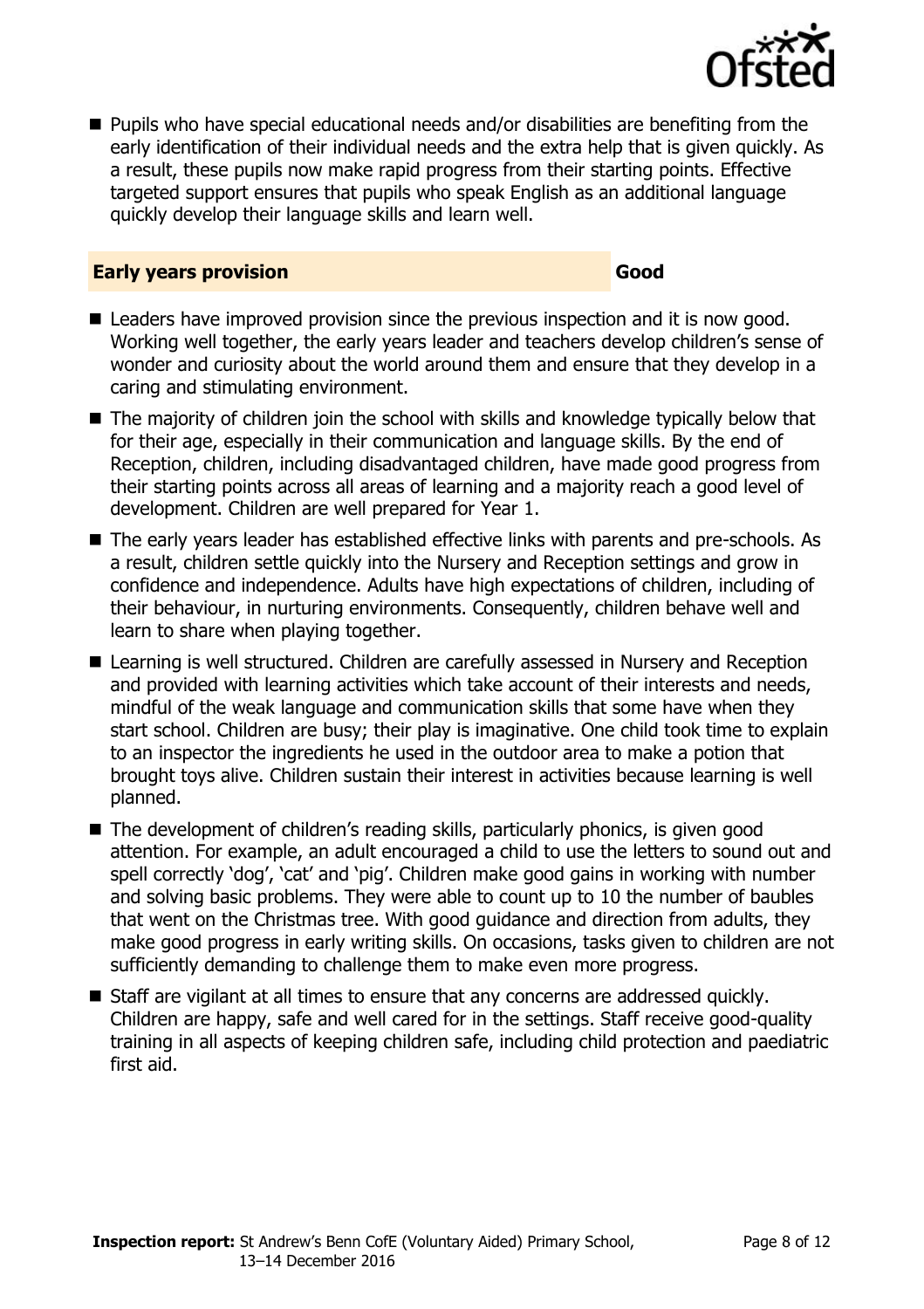

# **School details**

| Unique reference number | 130877       |
|-------------------------|--------------|
| Local authority         | Warwickshire |
| Inspection number       | 10020033     |

This inspection of the school was carried out under section 5 of the Education Act 2005.

| Type of school                      | Primary                         |
|-------------------------------------|---------------------------------|
| School category                     | Voluntary aided                 |
| Age range of pupils                 | 3 to 11                         |
| Gender of pupils                    | Mixed                           |
| Number of pupils on the school roll | 337                             |
| Appropriate authority               | The governing body              |
| Chair                               | Corinna Robson                  |
| <b>Headteacher</b>                  | Abigail Huggins                 |
| Telephone number                    | 01788 574697                    |
| Website                             | www.standrewsbennprimary.co.uk/ |
| <b>Email address</b>                | head3591@we-learn.com           |
| Date of previous inspection         | 5-6 November 2014               |

### **Information about this school**

- The school is larger than the average-sized primary school.
- Early years provision is part time in Nursery and in Reception.
- An above-average proportion of pupils are from minority ethnic heritages: about half speak English as an additional language.
- A higher than usual number of pupils join or leave the school at different times during the year.
- The proportion of pupils who have special educational needs and/or disabilities is average. The proportion of pupils in receipt of an education, health and care plan is average.
- $\blacksquare$  The proportion of pupils supported by the pupil premium is average.
- The school meets requirements on the publication of specified information on its website.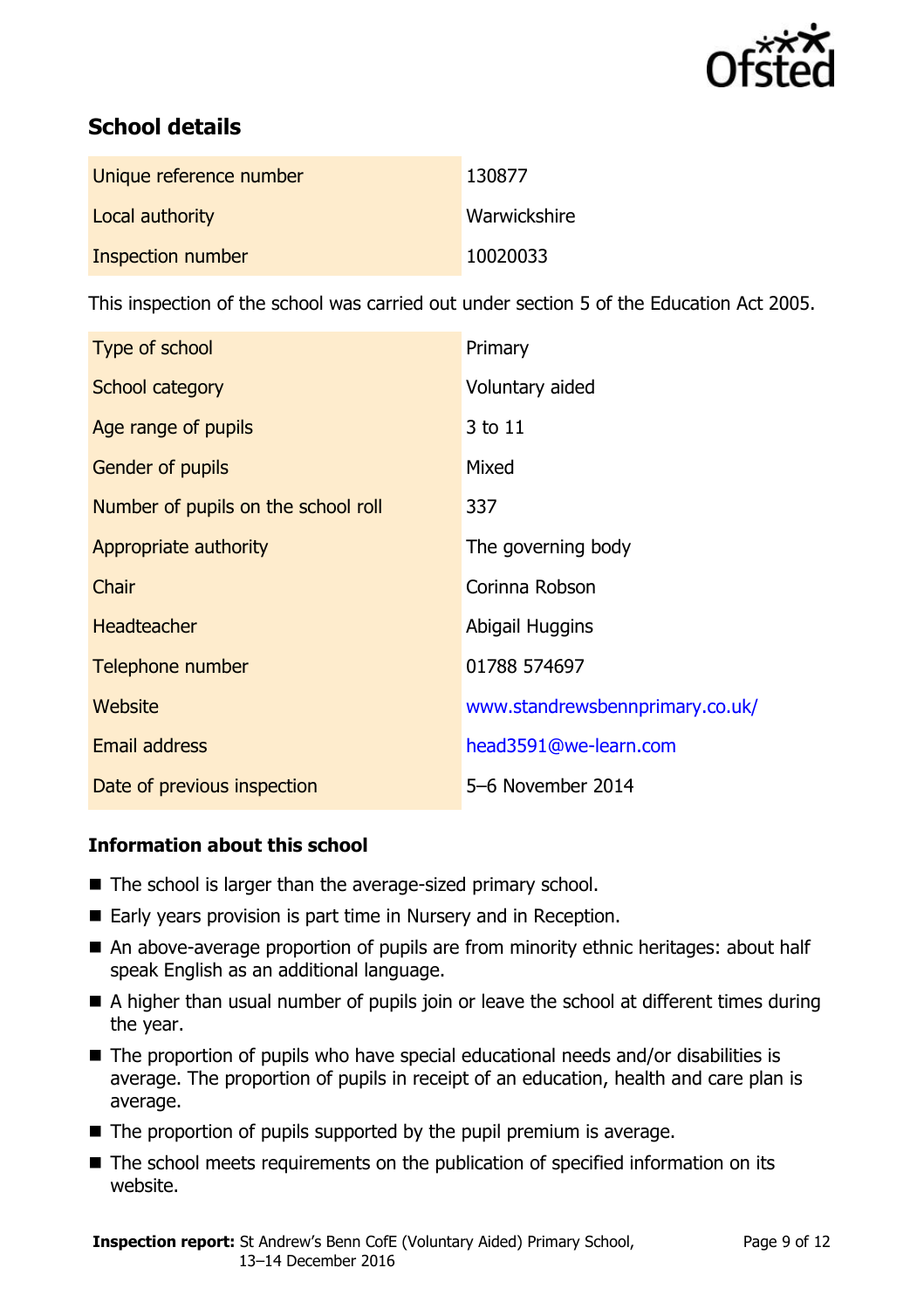

- The school met the government's current floor standards in 2015, which are the minimum standards expected nationally for pupils' attainment and progress in reading, writing and mathematics by the end of Year 6.
- The school runs a breakfast club and after-school club.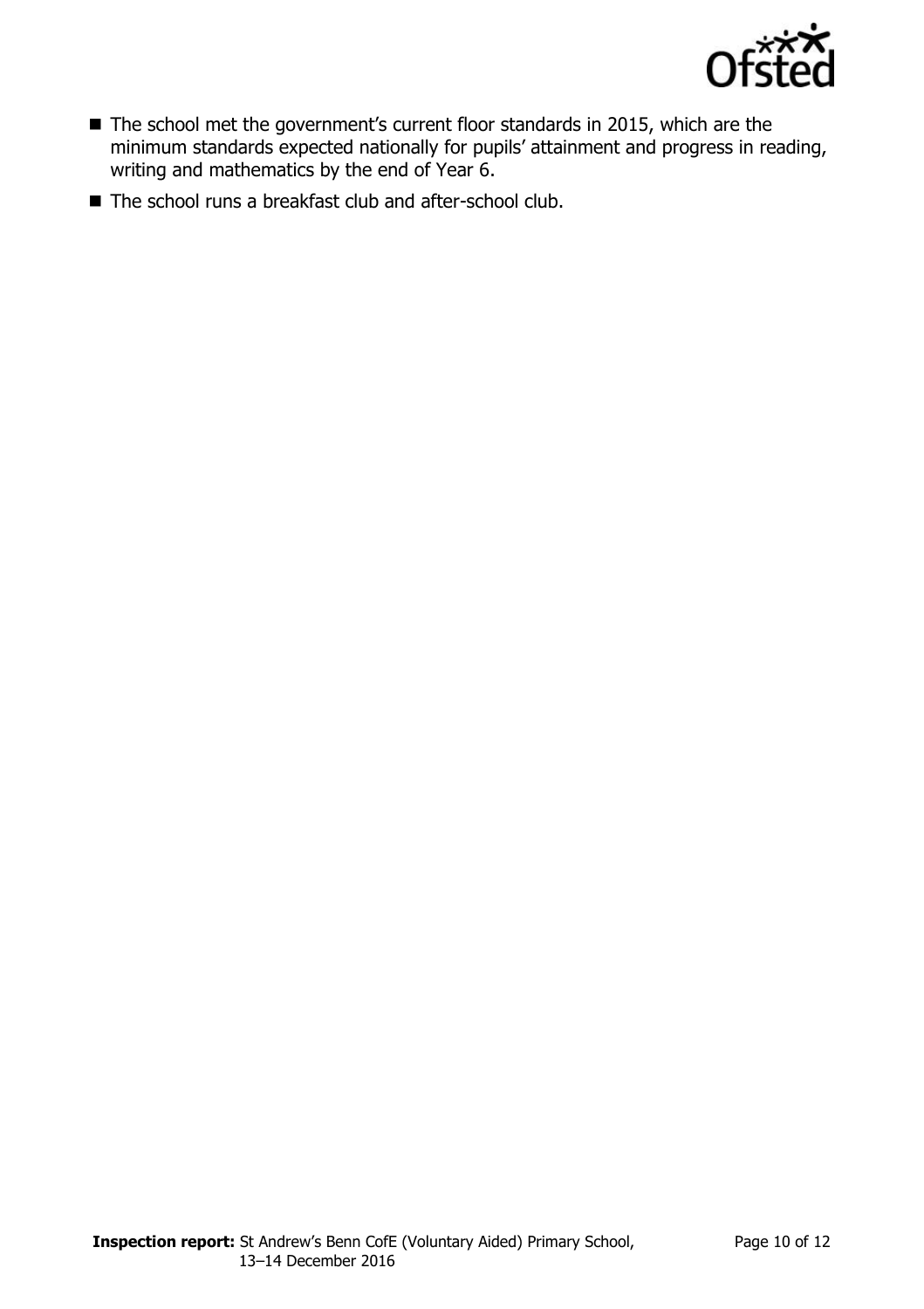

# **Information about this inspection**

- Inspectors gathered a range of evidence to judge the quality of teaching, learning and assessment over time. They observed learning in lessons. These included joint observations with the headteacher. In addition, inspectors listened to pupils read in Years 1 and 6.
- Inspectors looked at examples of pupils' work and talked to them about their learning.
- Inspectors talked to parents as they brought their children to school, and examined their responses to the online free text survey for parents.
- Inspectors took account of the 56 responses to Parent View, Ofsted's online questionnaire.
- Inspectors considered the views of staff that completed the online questionnaire.
- $\blacksquare$  Meetings were held with a group of pupils, the chair of the governing body and school leaders.
- Inspectors looked at a wide range of school documents, including the school's own information on pupils' current and recent progress; planning of work in different subjects; leaders' monitoring of the quality of teaching and learning; and records relating to behaviour, attendance and the safeguarding of pupils.

#### **Inspection team**

| Steve Nelson, lead inspector | Ofsted Inspector        |
|------------------------------|-------------------------|
| Sofina Islam OBE             | <b>Ofsted Inspector</b> |
| <b>Mary Maybank</b>          | <b>Ofsted Inspector</b> |